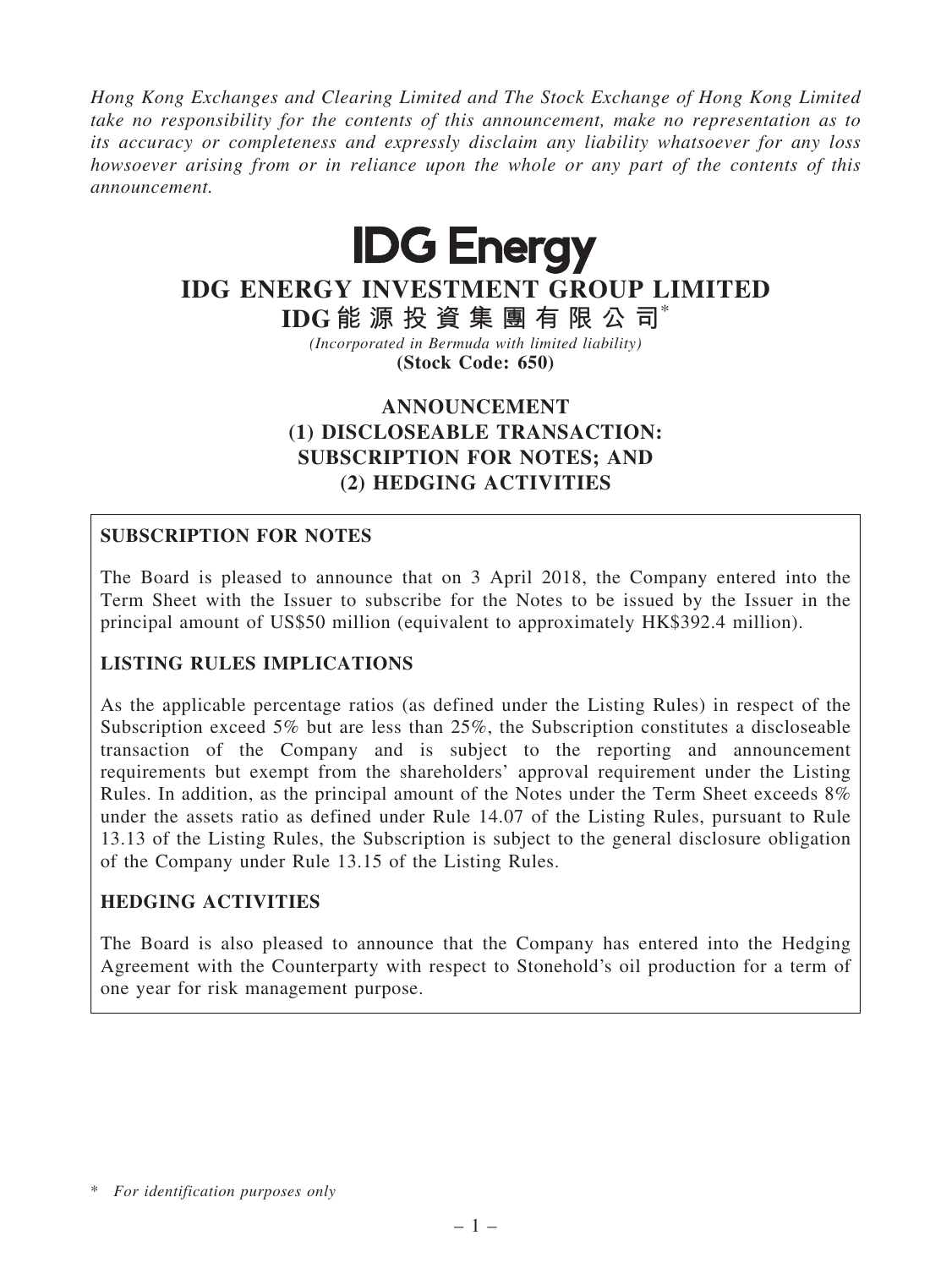## I. SUBSCRIPTION FOR NOTES

The Board is pleased to announce that on 3 April 2018, the Company entered into the Term Sheet with the Issuer to subscribe for the Notes to be issued by the Issuer in the principal amount of US\$50 million (equivalent to approximately HK\$392.4 million).

## Subscription

The details of the Subscription are set out as follows:

| Date:                 | 3 April 2018                                                                                                                                                                                                      |
|-----------------------|-------------------------------------------------------------------------------------------------------------------------------------------------------------------------------------------------------------------|
| Parties:              | The Company, as holder of the Notes; and Goldman Sachs<br>Finance Corp International Ltd, as the Issuer.                                                                                                          |
| Issue Size:           | US\$50 million (equivalent to approximately HK\$392.4 million).                                                                                                                                                   |
| Issue Date:           | 10 April 2018                                                                                                                                                                                                     |
| <b>Maturity Date:</b> | Scheduled as 17 October 2018                                                                                                                                                                                      |
| Denomination:         | US\$50 million                                                                                                                                                                                                    |
| Participation:        | 40.00%                                                                                                                                                                                                            |
| Issue Price:          | 100% of the principal amount                                                                                                                                                                                      |
| Interest:             | Floating interest rate                                                                                                                                                                                            |
| Status of the Notes:  | Direct, unconditional, unsubordinated, unsecured obligations of<br>the Issuer                                                                                                                                     |
| Redemption:           | Redeemable at 100% of the principal amount on the Maturity<br>Date, with early redemption permitted in occurrence of certain<br>events and in the manner as described in the terms and<br>conditions of the Notes |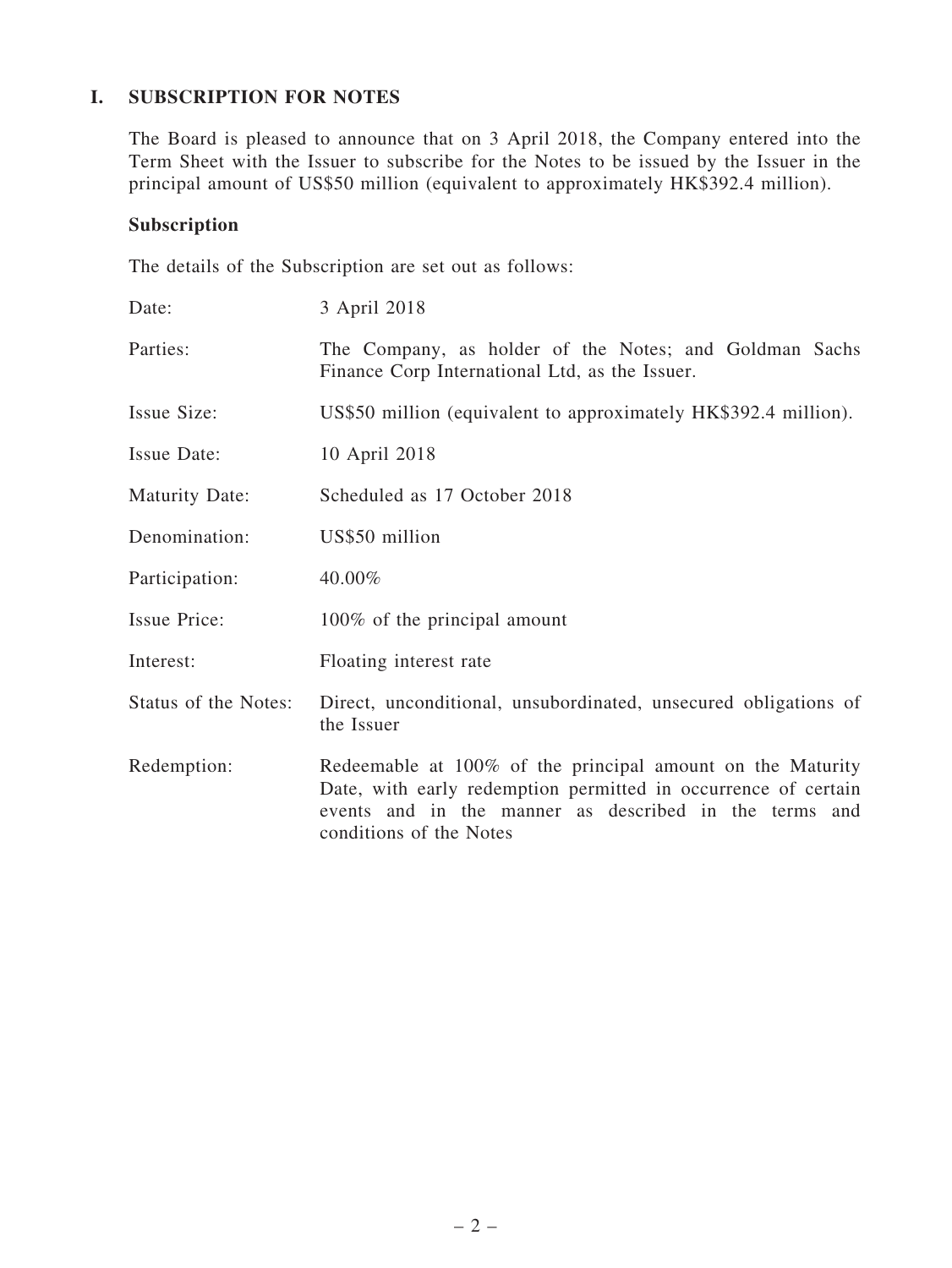The amount to be received for each Note on the Maturity Date equals to:

Denomination  $\times$  (100% + Participation  $\times$  max [0; Reference Price (Final)/Reference Price (Initial) − 1])

Reference Price, in respect of any relevant date, represents the net asset value per unit or share of the underlying fund of the Notes for such date, adjusted to account for any subscription or redemption costs or dealing charges, as determined by the calculation agent of the Notes acting in good faith and in a commercially reasonable manner. Reference Price (Initial) is the Reference Price on 3 April 2018 and Reference Price (Final) is the Reference Price on 10 October 2018, as scheduled under the Term Sheet

- Transferability: Transferable upon surrender of the relevant Note certificate
- Guarantee: Payment obligations under the Notes irrevocably and unconditionally guaranteed by The Goldman Sachs Group, Inc., Delaware, the United States
- Listing: No application will be made for the listing of the Notes

#### Information of the Issuer

GSFCI is a public limited liability company incorporated in Jersey, the United States. GSFCI operates under Jersey law. The registered office of GSFCI is 22 Grenville Street, St. Helier, Jersey JE4 8PX. The principal activity of GSFCI is the issuance of structured notes, warrants and certificates.

As at the date of this announcement, to the best of the knowledge, information and belief of the Directors, having made all reasonable enquiries, the Issuer and its ultimate beneficial owners are Independent Third Parties.

#### Information on the Company

The principal activity of the Company is investment holding. The principal activities of the Group consist of upstream crude oil exploration, development and production.

#### Reasons and Benefits for the Subscription

The Company subscribes for the Notes for investment purpose. Without affecting the Company's operational liquidity and fund security, the Company utilizes certain idle funds to subscribe for the Notes. Appropriate short-term wealth management is conducive to enhancing the utilization of capital, to balancing the Company's investment portfolio and to increasing income from idle funds. As the principal amount of the Notes is redeemable in full and the Notes may yield better returns to the Company as compared to the fixed-term deposit interest rates offered by commercial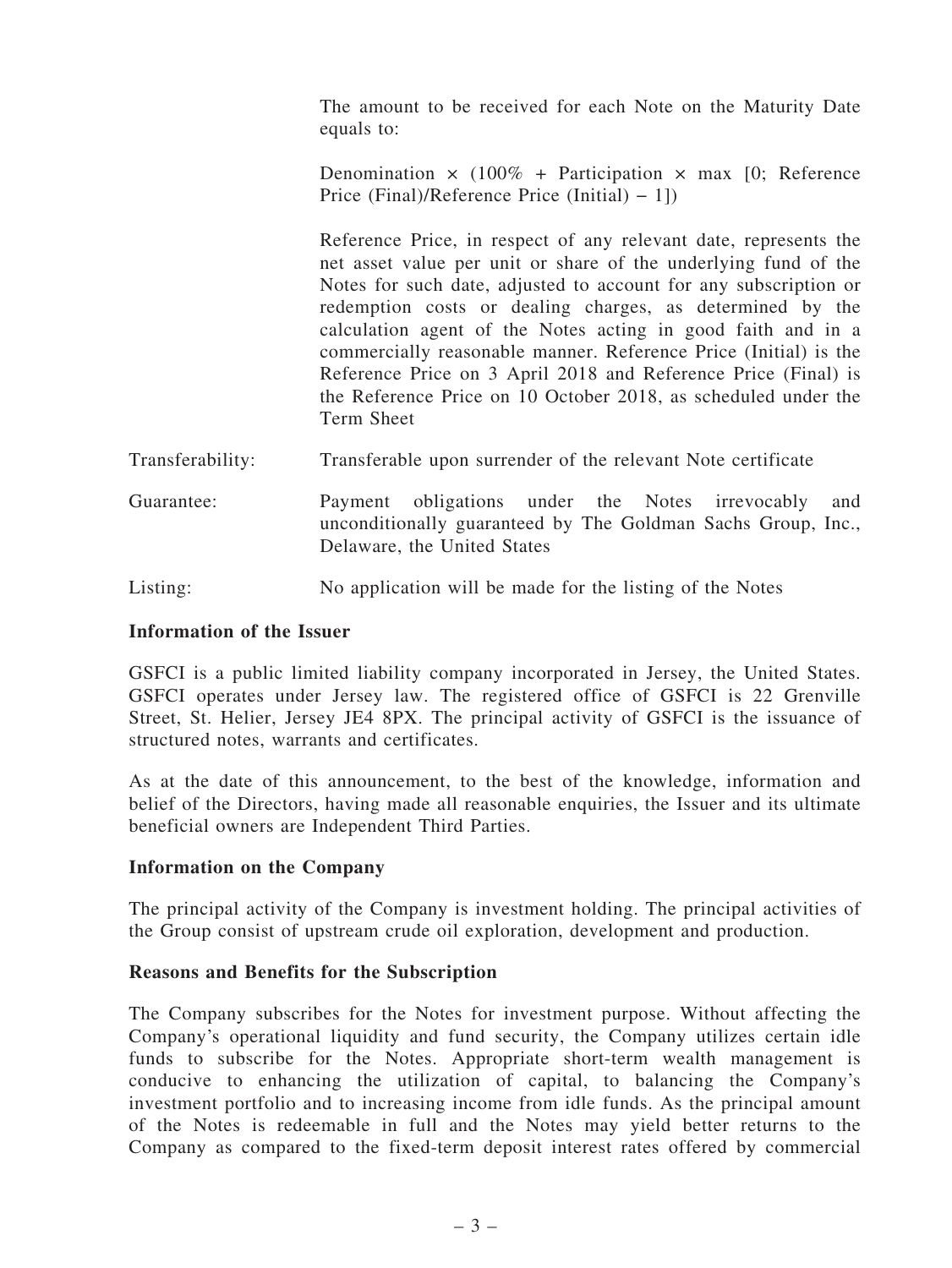banks, the Directors consider that the Subscription is on normal commercial terms and is fair and reasonable and is in the interest of the Company and the Shareholders as a whole.

#### Implications under the Listing Rules

As the applicable percentage ratios (as defined under the Listing Rules) in respect of the Subscription exceed 5% but are less than 25%, the Subscription constitutes a discloseable transaction of the Company and is subject to the reporting and announcement requirements but exempt from the shareholders' approval requirement under the Listing Rules. In addition, as the principal amount of the Notes under the Term Sheet exceeds 8% under the assets ratio as defined under Rule 14.07 of the Listing Rules, pursuant to Rule 13.13 of the Listing Rules, the Subscription is subject to the general disclosure obligation of the Company under Rule 13.15 of the Listing Rules.

## II. HEDGING ACTIVITIES

References are made to the announcements of the Company dated 15 August 2017, 27 September 2017 and 28 February 2018 and the circular of the Company dated 29 September 2017 (the "Circular") in relation to the Credit Agreement among the Company, Think Excel (a subsidiary of the Company) and Stonehold, pursuant to which the Company and Think Excel agreed to provide the Term Loan to Stonehold. Unless otherwise defined, capitalized terms used herein shall have the same meanings as those defined in the Circular.

The Company has entered into the Hedging Agreement structured with put options and swaps with respect to Stonehold's oil production with a financial institution (the "Counterparty") for a term of one year, pursuant to which, among others, a certain amount of deposit is payable from the Company to the Counterparty for the swaps. Both the swaps and the put options place the Company in a hedged position, protecting it from a decline in the oil price over the stipulated period of time. Under the swaps, the Company will be paid by the Counterparty the price difference should the oil price be lower than the fixed maximum price upon settlements, conversely, the Company will pay the Counterparty the price difference should the oil price exceed the fixed maximum price upon settlements. Under the put options, the Counterparty is obliged to pay the Company the price difference as if it was to buy the oil at the specified price should the Company choose to exercise the put options in circumstances of oil price being lower than the specified price.

Based on the abovementioned hedging arrangements under the Hedging Agreement, should the oil price fall substantially between the hedging date and the settlement dates, the Company will benefit from having secured its pricing at a fixed amount and the negative impact on Stonehold's cash flow and its ability to repay the Term Loan in circumstances of lower oil price will be compensated by the Company's gains from the hedging arrangements. By entering into the Hedging Agreement, the Company will be able to manage the risk associated with Stonehold's ability to repay the Term Loan resulted from the volatility in oil price and therefore realize a more stable and predicable financial performance and cash flows.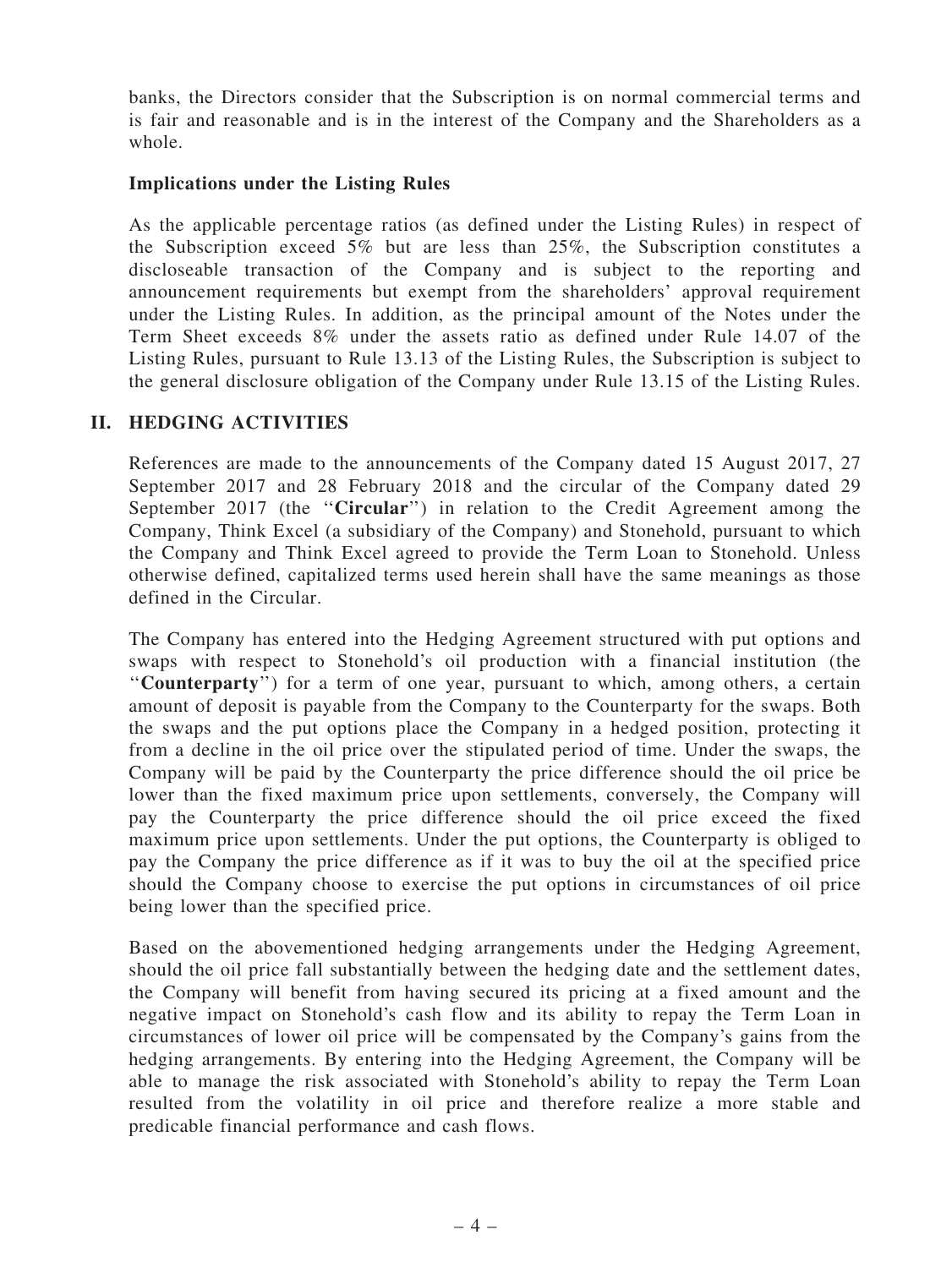The Directors consider that hedging arrangements are common and important tools of risk management for companies with business or investments linked to prices of commodities, and the Hedging Agreement is necessary and beneficial in respect of risk management and protection of the Company's financial budget and hence its shareholders' interest. The Directors are of the view that the Hedging Agreement is on normal commercial terms and is fair and reasonable and is in the interest of the Company and the shareholders as a whole. The Company will stringently monitor oil prices and the hedging arrangements and will make further announcement(s) as and when appropriate to comply with the applicable requirements under the Listing Rules.

#### III. DEFINITIONS

Unless the context otherwise requires, the following terms used herein have the following meanings:

| "Board"                               | the board of Directors                                                                                                                                                                                                              |
|---------------------------------------|-------------------------------------------------------------------------------------------------------------------------------------------------------------------------------------------------------------------------------------|
| "Company"                             | IDG Energy Investment Group Limited, a company<br>incorporated in Bermuda with limited liability, the ordinary<br>shares of which are listed on the main board of the Stock<br>Exchange (stock code: 650)                           |
| "connected person"                    | has the same meaning as ascribed to it under the Listing<br>Rules                                                                                                                                                                   |
| "Director(s)"                         | the director(s) of the Company                                                                                                                                                                                                      |
| "Group"                               | the Company and its subsidiaries                                                                                                                                                                                                    |
| "Hedging Agreement"                   | the 2002 ISDA Master Agreement entered into between the<br>Company and the Counterparty, including the schedules and<br>the annexes thereto                                                                                         |
| "HK\$"                                | Hong Kong dollars, the lawful currency of Hong Kong                                                                                                                                                                                 |
| "Hong Kong"                           | the Hong Kong Special Administrative Region of the PRC                                                                                                                                                                              |
| "Independent Third<br>Party $(ies)$ " | the independent third party(ies) who is/are, to the best of the<br>Directors' knowledge, information and belief and having<br>made all reasonable enquiries, independent of the Company<br>and the connected persons of the Company |
| "Issuer" or "GSFCI"                   | Goldman Sachs Finance Corp International Ltd, a public<br>limited liability company incorporated in Jersey, the United<br><b>States</b>                                                                                             |
| "Listing Rules"                       | the Rules Governing the Listing of Securities on the Stock<br>Exchange                                                                                                                                                              |